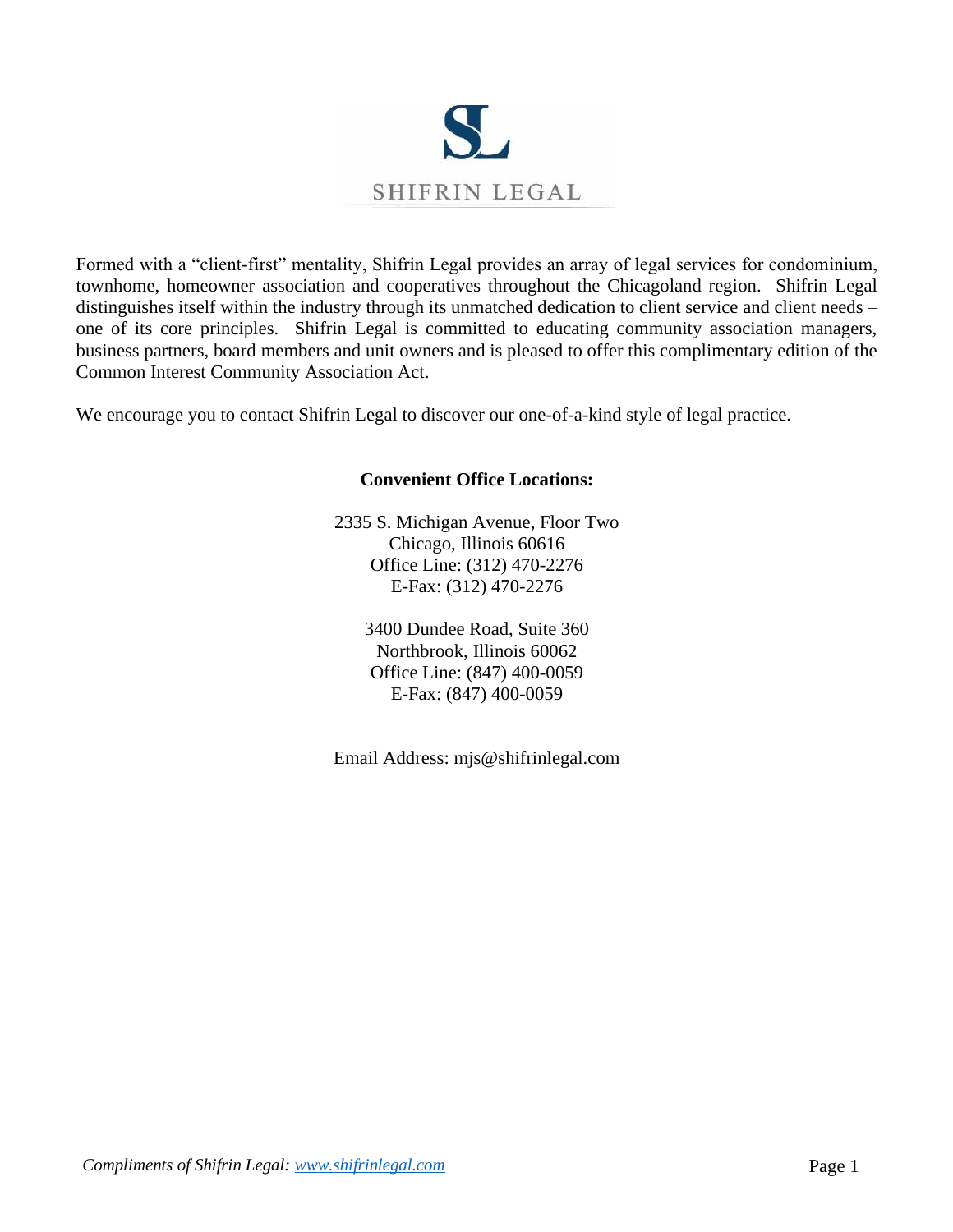# **COMMON INTEREST COMMUNITY ASSOCIATION ACT (765 ILCS 160/1-1,** *et seq.***)**

# **INTRODUCTION**

The Common Interest Community Association Act ("Act") was adopted on July 29, 2010 to provide a governing statute for townhome and homeowner associations. Before its adoption, townhome and homeowner associations were governed by their individual governing documents. The old framework allowed for discrepancy in the use, operation and administration of townhome and homeowner associations. Now, thanks to this Act, townhome and homeowner associations enjoy more standardized controls. Illinois is now one of the few states that has a separate law governing these associations.

Notably, Master Associations are not subject to the Common Interest Community Association Act.

**FULL TEXT** (as of January 1, 2020):

#### **ARTICLE 1**

**Section 1-1. Short title.** This Article may be cited as the Common Interest Community Association Act, and references in this Article to "this Act" mean this Article.

**Section 1-5. Definitions.** As used in this Act, unless the context otherwise requires:

"Acceptable technological means" includes, without limitation, electronic transmission over the Internet or other network, whether by direct connection, intranet, telecopier, electronic mail, and any generally available technology that, by rule of the association, is deemed to provide reasonable security, reliability, identification, and verifiability.

"Association" or "common interest community association" means the association of all the members of a common interest community, acting pursuant to bylaws or an operating agreement through its duly elected board of managers or board of directors.

"Board" means a common interest community association's board of managers or board of directors, whichever is applicable.

"Board member" or "member of the board" means a member of the board of managers or the board of directors, whichever is applicable.

"Board of directors" means, for a common interest community that has been incorporated as an Illinois not-for-profit corporation, the group of people elected by the members of a common interest community as the governing body to exercise for the members of the common interest community association all powers, duties, and authority vested in the board of directors under this Act and the common interest community association's declaration and bylaws.

"Board of managers" means, for a common interest community that is an unincorporated association or organized as a limited liability company, the group of people elected by the members of a common interest community as the governing body to exercise for the members of the common interest community association all powers, duties, and authority vested in the board of managers under this Act and the common interest community association's declaration, bylaws, or operating agreement.

"Building" means all structures, attached or unattached, containing one or more units.

"Common areas" means the portion of the property other than a unit.

"Common expenses" means the proposed or actual expenses affecting the property, including reserves, if any, lawfully assessed by the common interest community association.

"Common interest community" means real estate other than a condominium or cooperative with respect to which any person by virtue of his or her ownership of a partial interest or a unit therein is obligated to pay for the maintenance, improvement, insurance premiums or real estate taxes of common areas described in a declaration which is administered by an association. "Common interest community" may include, but not be limited to, an attached or detached townhome, villa, or single-family home. A "common interest community" does not include a master association.

"Community instruments" means all documents and authorized amendments thereto recorded by a developer or common interest community association, including, but not limited to, the declaration, bylaws, operating agreement, plat of survey, and rules and regulations.

"Declaration" means any duly recorded instruments, however designated, that have created a common interest community and any duly recorded amendments to those instruments.

"Developer" means any person who submits property legally or equitably owned in fee simple by the person to the provisions of this Act, or any person who offers units legally or equitably owned in fee simple by the person for sale in the ordinary course of such person's business, including any successor to such person's entire interest in the property other than the purchaser of an individual unit.

"Developer control" means such control at a time prior to the election of the board of the common interest community association by a majority of the members other than the developer.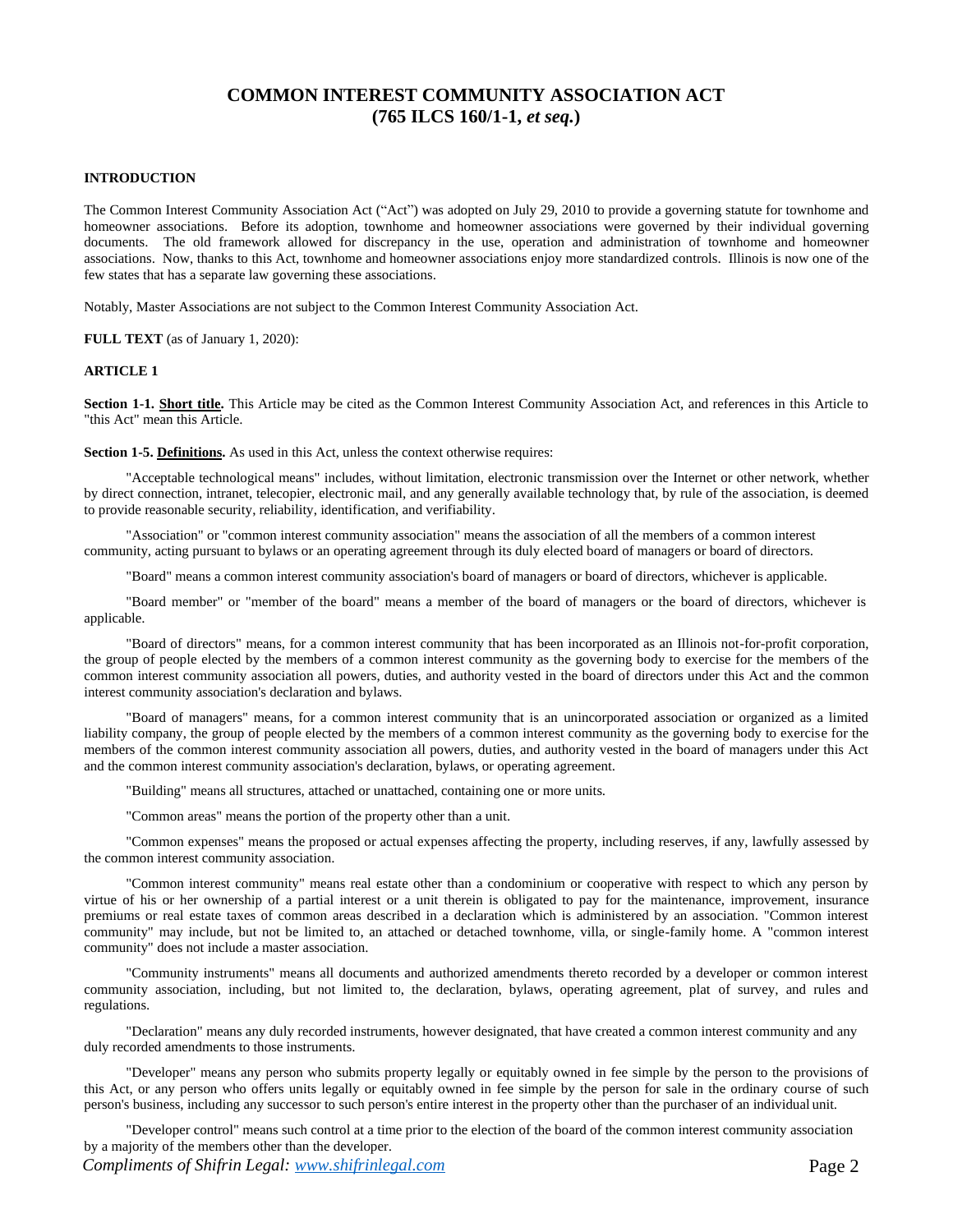"Electronic transmission" means any form of communication, not directly involving the physical transmission of paper, that creates a record that may be retained, retrieved, and reviewed by a recipient and that may be directly reproduced in paper form by the recipient through an automated process.

"Majority" or "majority of the members" means the owners of more than 50% in the aggregate in interest of the undivided ownership of the common elements. Any specified percentage of the members means such percentage in the aggregate in interest of such undivided ownership. "Majority" or "majority of the members of the board of the common interest community association" means more than 50% of the total number of persons constituting such board pursuant to the bylaws or operating agreement. Any specified percentage of the members of the common interest community association means that percentage of the total number of persons constituting such board pursuant to the bylaws or operating agreement.

"Management company" or "community association manager" means a person, partnership, corporation, or other legal entity entitled to transact business on behalf of others, acting on behalf of or as an agent for an association for the purpose of carrying out the duties, responsibilities, and other obligations necessary for the day to day operation and management of any property subject to this Act.

"Meeting of the board" or "board meeting" means any gathering of a quorum of the members of the board of the common interest community association held for the purpose of conducting board business.

"Member" means the person or entity designated as an owner and entitled to one vote as defined by the community instruments. The terms "member" and "unit owner" may be used interchangeably as defined by the community instruments, except in situations in which a matter of legal title to the unit is involved or at issue, in which case the term "unit owner" would be the applicable termused.

"Membership" means the collective group of members entitled to vote as defined by the community instruments.

"Parcel" means the lot or lots or tract or tracts of land described in the declaration as part of a common interest community.

"Person" means a natural individual, corporation, partnership, trustee, or other legal entity capable of holding title to real property.

"Plat" means a plat or plats of survey of the parcel and of all units in the common interest community, which may consist of a threedimensional horizontal and vertical delineation of all such units, structures, easements, and common areas on the property.

"Prescribed delivery method" means mailing, delivering, posting in an association publication that is routinely mailed to all members, electronic transmission, or any other delivery method that is approved in writing by the member and authorized by the community instruments.

"Property" means all the land, property, and space comprising the parcel, all improvements and structures erected, constructed or contained therein or thereon, including any building and all easements, rights, and appurtenances belonging thereto, and all fixtures and equipment intended for the mutual use, benefit, or enjoyment of the members, under the authority or control of a common interest community association.

"Purchaser" means any person or persons, other than the developer, who purchase a unit in a bona fide transaction for value.

"Record" means to record in the office of the recorder of the county wherein the property is located.

"Reserves" means those sums paid by members which are separately maintained by the common interest community association for purposes specified by the declaration and bylaws of the common interest community association.

"Unit" means a part of the property designed and intended for any type of independent use.

"Unit owner" means the person or persons whose estates or interests, individually or collectively, aggregate fee simple absolute ownership of a unit.

**Section 1-10. Applicability.** Unless expressly provided otherwise herein, the provisions of this Act are applicable to all common interest community associations in this State.

## **Section 1-15. Construction, interpretation, and validity of community instruments.**

(a) Except to the extent otherwise provided by the declaration or other community instruments, the terms defined in Section 1-5 of this Act shall be deemed to have the meaning specified therein unless the context otherwise requires.

(b) (Blank).

(c) A provision in the declaration limiting ownership, rental, or occupancy of a unit to a person 55 years of age or older shall be valid and deemed not to be in violation of Article 3 of the Illinois Human Rights Act provided that the person or the immediate family of a person owning, renting, or lawfully occupying such unit prior to the recording of the initial declaration shall not be deemed to be in violation of such age restriction so long as they continue to own or reside in such unit.

(d) Every common interest community association shall define a member and its relationship to the units or unit owners in its community instruments.

#### **Section 1-20. Amendments to the declaration, bylaws, or operating agreement.**

(a) The administration of every property shall be governed by the declaration and bylaws or operating agreement, which may either be embodied in the declaration or in a separate instrument, a true copy of which shall be appended to and recorded with the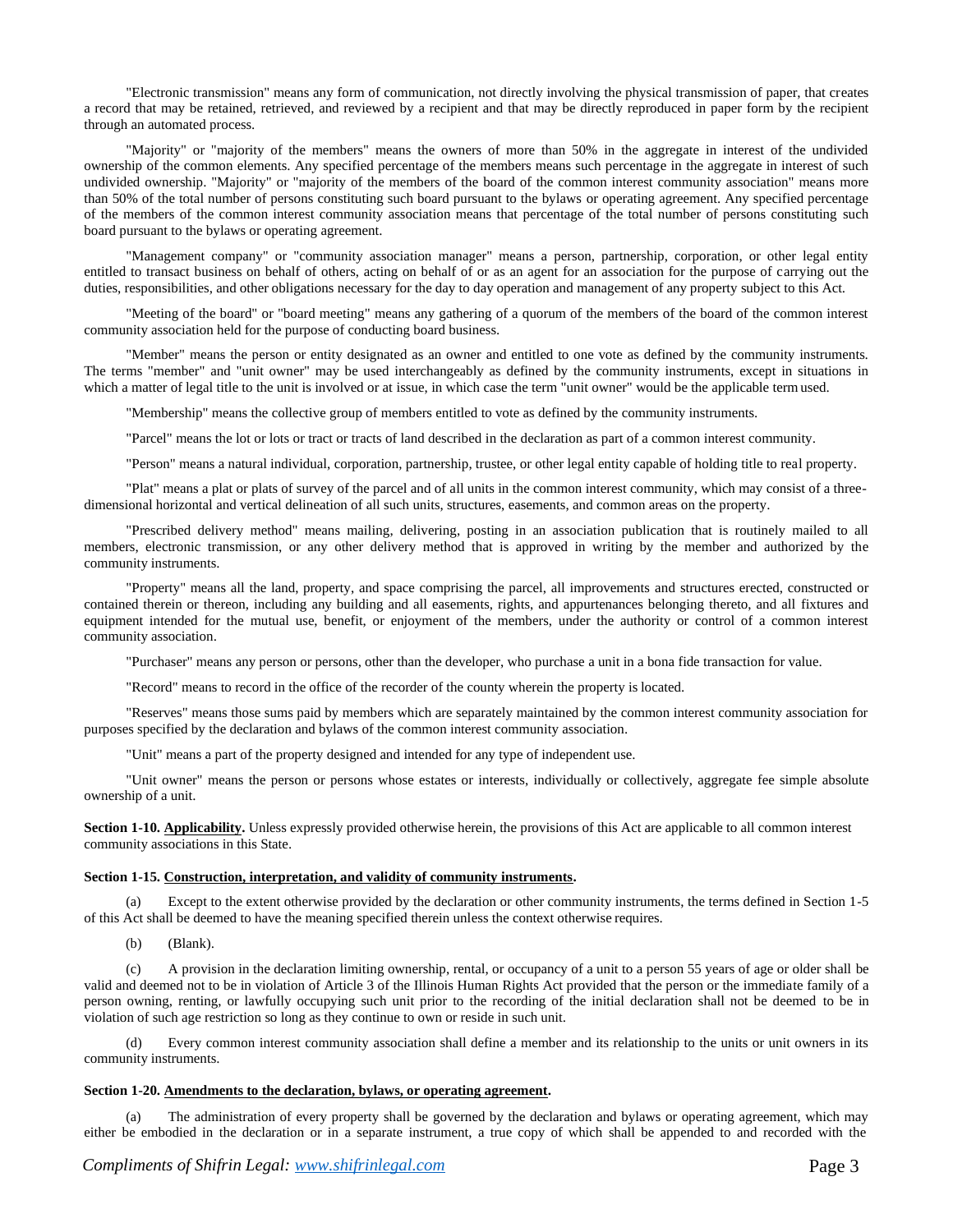declaration. No modification or amendment of the declaration, bylaws, or operating agreement shall be valid unless the same is set forth in an amendment thereof and such amendment is duly recorded. An amendment of the declaration, bylaws, or operating agreement shall be deemed effective upon recordation, unless the amendment sets forth a different effective date.

(b) Unless otherwise provided by this Act, amendments to community instruments authorized to be recorded shall be executed and recorded by the president of the board or such other officer authorized by the common interest community association or the community instruments.

(c) If an association that currently permits leasing amends its declaration, bylaws, or rules and regulations to prohibit leasing, nothing in this Act or the declarations, bylaws, rules and regulations of an association shall prohibit a unit owner incorporated under 26 USC 501(c)(3) which is leasing a unit at the time of the prohibition from continuing to do so until such time that the unit owner voluntarily sells the unit; and no special fine, fee, dues, or penalty shall be assessed against the unit owner for leasing its unit.

(d) No action to incorporate a common interest community as a municipality shall commence until an instrument agreeing to incorporation has been signed by two-thirds of the members.

(e) If the community instruments require approval of any mortgagee or lienholder of record and the mortgagee or lienholder of record receives a request to approve or consent to the amendment to the community instruments, the mortgagee or lienholder of record is deemed to have approved or consented to the request unless the mortgagee or lienholder of record delivers a negative response to the requesting party within 60 days after the mailing of the request. A request to approve or consent to an amendment to the community instruments that is required to be sent to a mortgagee or lienholder of record shall be sent by certified mail.

## **Section 1-25. Board of managers, board of directors, duties, elections, and voting.**

Elections shall be held in accordance with the community instruments, provided that an election shall be held no less frequently than once every 24 months, for the board of managers or board of directors from among the membership of a common interest community association.

- (b) (Blank).
- (c) The members of the board shall serve without compensation, unless the community instruments indicateotherwise.

(d) No member of the board or officer shall be elected for a term of more than 4 years, but officers and board members may succeed themselves.

(e) If there is a vacancy on the board, the remaining members of the board may fill the vacancy by a two-thirds vote of the remaining board members until the next annual meeting of the membership or until members holding 20% of the votes of the association request a meeting of the members to fill the vacancy for the balance of the term. A meeting of the members shall be called for purposes of filling a vacancy on the board no later than 30 days following the filing of a petition signed by membership holding 20% of the votes of the association requesting such a meeting.

(f) There shall be an election of a:

(1) president from among the members of the board, who shall preside over the meetings of the board and of the

membership;

(2) secretary from among the members of the board, who shall keep the minutes of all meetings of the board and of the membership and who shall, in general, perform all the duties incident to the office of secretary; and

(3) treasurer from among the members of the board, who shall keep the financial records and books of account.

(g) If no election is held to elect board members within the time period specified in the bylaws, or within a reasonable amount of time thereafter not to exceed 90 days, then 20% of the members may bring an action to compel compliance with the election requirements specified in the bylaws or operating agreement. If the court finds that an election was not held to elect members of the board within the required period due to the bad faith acts or omissions of the board of managers or the board of directors, the members shall be entitled to recover their reasonable attorney's fees and costs from the association. If the relevant notice requirements have been met and an election is not held solely due to a lack of a quorum, then this subsection (g) does not apply.

Where there is more than one owner of a unit and there is only one member vote associated with that unit, if only one of the multiple owners is present at a meeting of the membership, he or she is entitled to cast the member vote associated with that unit.

(h-5) A member may vote:

(1) by proxy executed in writing by the member or by his or her duly authorized attorney in fact, provided, however, that the proxy bears the date of execution. Unless the community instruments or the written proxy itself provide otherwise, proxies will not be valid for more than 11 months after the date of its execution; or

(2) by submitting an association-issued ballot in person at the election meeting; or

(3) by submitting an association-issued ballot to the association or its designated agent by mail or other means of delivery specified in the declaration or bylaws; or

(4) by any electronic or acceptable technological means.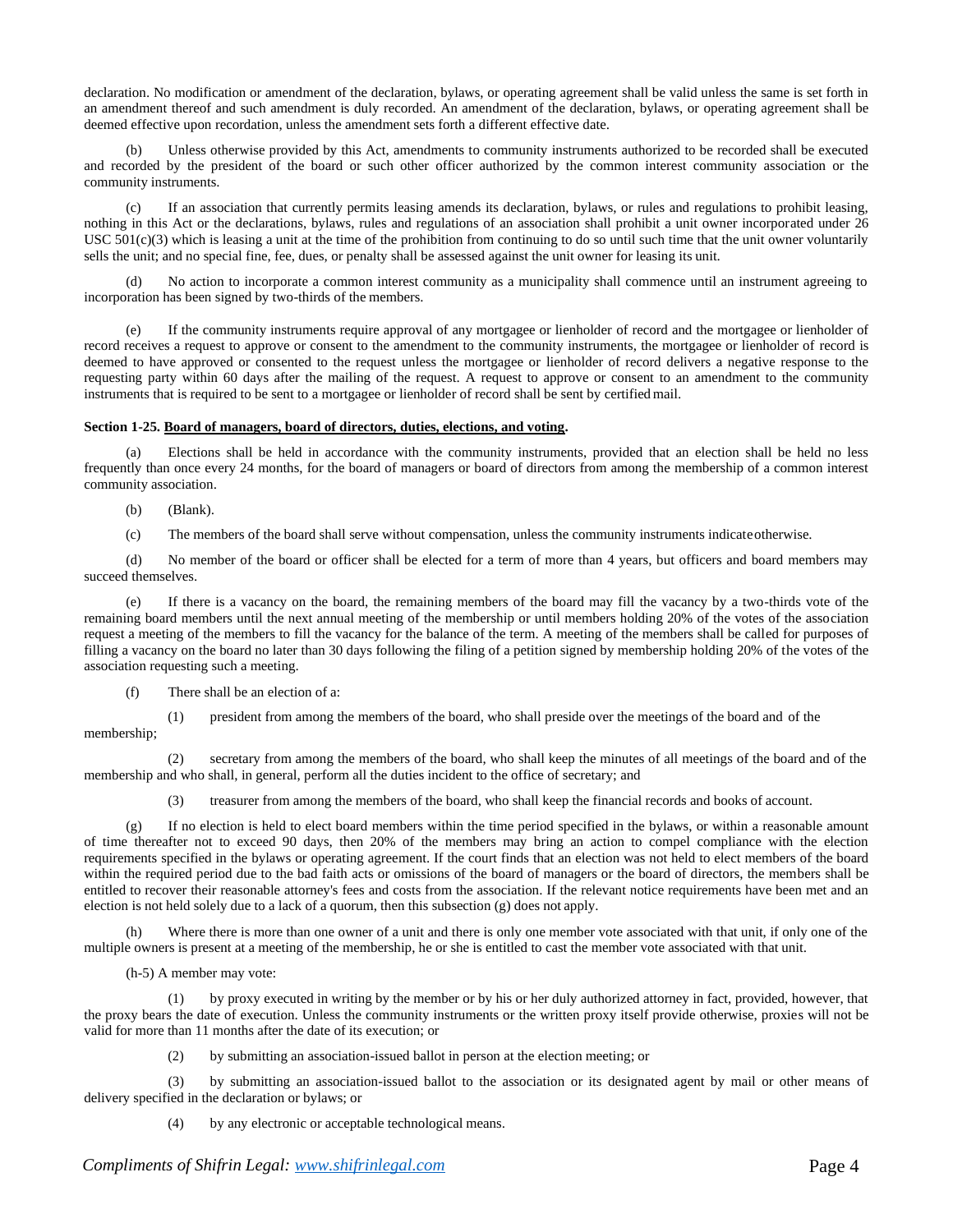Votes cast under any paragraph of this subsection (h-5) are valid for the purpose of establishing a quorum.

The association may, upon adoption of the appropriate rules by the board, conduct elections by electronic or acceptable technological means. Members may not vote by proxy in board elections. Instructions regarding the use of electronic means or acceptable technological means for voting shall be distributed to all members not less than 10 and not more than 30 days before the election meeting. The instruction notice must include the names of all candidates who have given the board or its authorized agent timely written notice of their candidacy and must give the person voting through electronic or acceptable technological means the opportunity to cast votes for candidates whose names do not appear on the ballot. The board rules shall provide and the instructions provided to the member shall state that a member who submits a vote using electronic or acceptable technological means may request and cast a ballot in person at the election meeting, and thereby void any vote previously submitted by that member.

Upon proof of purchase, the purchaser of a unit from a seller other than the developer pursuant to an installment contract for purchase shall, during such times as he or she resides in the unit, be counted toward a quorum for purposes of election of members of the board at any meeting of the membership called for purposes of electing members of the board, shall have the right to vote for the members of the board of the common interest community association and to be elected to and serve on the board unless the seller expressly retains in writing any or all of such rights.

## **Section 1-30. Board duties and obligations; records.**

(a) The board shall meet at least 4 times annually.

(b) A common interest community association may not enter into a contract with a current board member, or with a corporation, limited liability company, or partnership in which a board member or a member of his or her immediate family has 25% or more interest, unless notice of intent to enter into the contract is given to members within 20 days after a decision is made to enter into the contract and the members are afforded an opportunity by filing a petition, signed by 20% of the membership, for an election to approve or disapprove the contract; such petition shall be filed within 20 days after such notice and such election shall be held within 30 days after filing the petition. For purposes of this subsection, a board member's immediate family means the board member's spouse, parents, siblings, and children.

The bylaws or operating agreement shall provide for the maintenance, repair, and replacement of the common areas and payments therefor, including the method of approving payment vouchers.

- (d) (Blank).
- (e) The association may engage the services of a manager or management company.

(f) The association shall have one class of membership unless the declaration, bylaws, or operating agreement provide otherwise; however, this subsection (f) shall not be construed to limit the operation of subsection (c) of Section 1-20 of thisAct.

(g) The board shall have the power, after notice and an opportunity to be heard, to levy and collect reasonable fines from members or unit owners for violations of the declaration, bylaws, operating agreement, and rules and regulations of the common interest community association.

(h) Other than attorney's fees and court or arbitration costs, no fees pertaining to the collection of a member's or unit owner's financial obligation to the association, including fees charged by a manager or managing agent, shall be added to and deemed a part of a member's or unit owner's respective share of the common expenses unless: (i) the managing agent fees relate to the costs to collect common expenses for the association; (ii) the fees are set forth in a contract between the managing agent and the association; and (iii) the authority to add the management fees to a member's or unit owner's respective share of the common expenses is specifically stated in the declaration, bylaws, or operating agreement of the association.

(i) Board records.

(1) The board shall maintain the following records of the association and make them available for examination and copying at convenient hours of weekdays by any member or unit owner in a common interest community subject to the authority of the board, their mortgagees, and their duly authorized agents or attorneys:

Copies of the recorded declaration, other community instruments, other duly recorded covenants and bylaws and any amendments, articles of incorporation, articles of organization, annual reports, and any rules and regulations adopted by the board shall be available. Prior to the organization of the board, the developer shall maintain and make available the records set forth in this paragraph (i) for examination and copying.

(ii) Detailed and accurate records in chronological order of the receipts and expenditures affecting the common areas, specifying and itemizing the maintenance and repair expenses of the common areas and any other expenses incurred, and copies of all contracts, leases, or other agreements entered into by the board shall be maintained.

(iii) The minutes of all meetings of the board which shall be maintained for not less than 7 years.

(iv) With a written statement of a proper purpose, ballots and proxies related thereto, if any, for any election held for the board and for any other matters voted on by the members, which shall be maintained for not less than one year.

(v) With a written statement of a proper purpose, such other records of the board as are available for inspection by members of a not-for-profit corporation pursuant to Section 107.75 of the General Not For Profit Corporation Act of 1986 shall be maintained.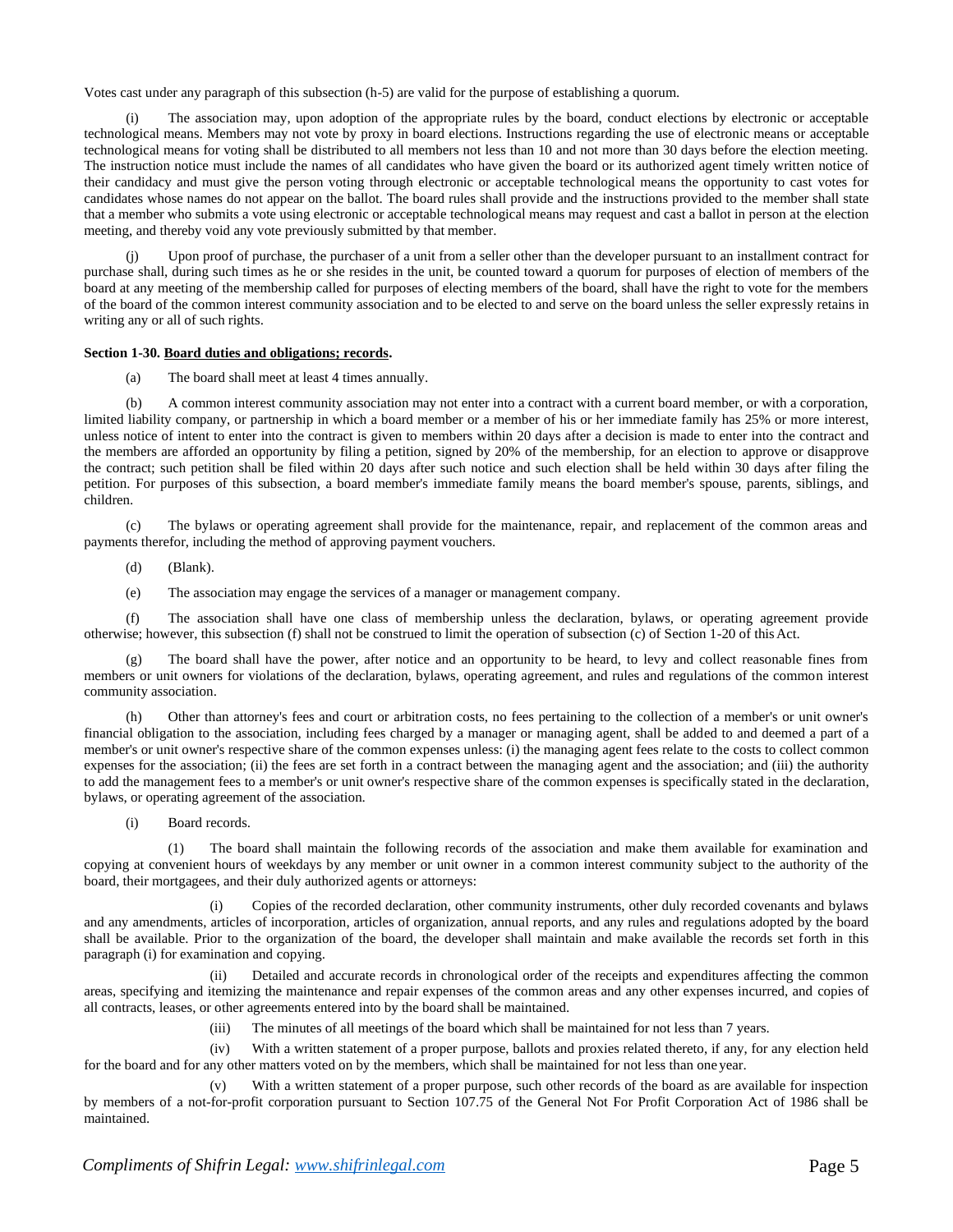(vi) With respect to units owned by a land trust, a living trust, or other legal entity, the trustee, officer, or manager of the entity may designate, in writing, a person to cast votes on behalf of the member or unit owner and a designation shall remain in effect until a subsequent document is filed with the association.

(2) Where a request for records under this subsection is made in writing to the board or its agent, failure to provide the requested record or to respond within 30 days shall be deemed a denial by the board.

(3) A reasonable fee may be charged by the board for the cost of retrieving and copying records properly requested.

(4) If the board fails to provide records properly requested under paragraph (1) of this subsection (i) within the time period provided in that paragraph (1), the member may seek appropriate relief and shall be entitled to an award of reasonable attorney's fees and costs if the member prevails and the court finds that such failure is due to the acts or omissions of the board of managers or the board of directors.

(j) The board shall have standing and capacity to act in a representative capacity in relation to matters involving the common areas or more than one unit, on behalf of the members or unit owners as their interests may appear.

#### **Section 1-35. Member powers, duties, and obligations.**

(a) The provisions of this Act, the declaration, bylaws, other community instruments, and rules and regulations that relate to the use of an individual unit or the common areas shall be applicable to any person leasing a unit and shall be deemed to be incorporated in any lease executed or renewed on or after the effective date of this Act. Unless otherwise provided in the community instruments, with regard to any lease entered into subsequent to the effective date of this Act, the unit owner leasing the unit shall deliver a copy of the signed lease to the association or if the lease is oral, a memorandum of the lease, not later than the date of occupancy or 10 days after the lease is signed, whichever occurs first.

(b) If there are multiple owners of a single unit, only one of the multiple owners shall be eligible to serve as a member of the board at any one time, unless the unit owner owns another unit independently.

(c) Two-thirds of the membership may remove a board member as a director at a duly called special meeting.

(d) In the event of any resale of a unit in a common interest community association by a member or unit owner other than the developer, the board shall make available for inspection to the prospective purchaser, upon demand, the following:

(1) A copy of the declaration, other instruments, and any rules and regulations.

(2) A statement of any liens, including a statement of the account of the unit setting forth the amounts of unpaid assessments and other charges due and owing.

(3) A statement of any capital expenditures anticipated by the association within the current or succeeding 2 fiscal years.

(4) A statement of the status and amount of any reserve or replacement fund and any other fund specifically designated for association projects.

(5) A copy of the statement of financial condition of the association for the last fiscal year for which such a statement is available.

(6) A statement of the status of any pending suits or judgments in which the association is a party.

(7) A statement setting forth what insurance coverage is provided for all members or unit owners by the association for common properties.

The principal officer of the board or such other officer as is specifically designated shall furnish the above information within 30 days after receiving a written request for such information.

A reasonable fee covering the direct out-of-pocket cost of copying and providing such information may be charged by the association or the board to the unit seller for providing the information.

# **Section 1-40. Meetings.**

(a) Notice of any membership meeting shall be given detailing the time, place, and purpose of such meeting no less than 10 and no more than 30 days prior to the meeting through a prescribed delivery method.

(b) Meetings.

amount.

(1) Twenty percent of the membership shall constitute a quorum, unless the community instruments indicate a lesser

(2) The membership shall hold an annual meeting. The board of directors may be elected at the annual meeting.

(3) Special meetings of the board may be called by the president, by 25% of the members of the board, or by any other method that is prescribed in the community instruments. Special meetings of the membership may be called by the president, the board, 20% of the membership, or any other method that is prescribed in the community instruments.

Except to the extent otherwise provided by this Act, the board shall give the members notice of all board meetings at least 48 hours prior to the meeting by sending notice by using a prescribed delivery method or by posting copies of notices of meetings in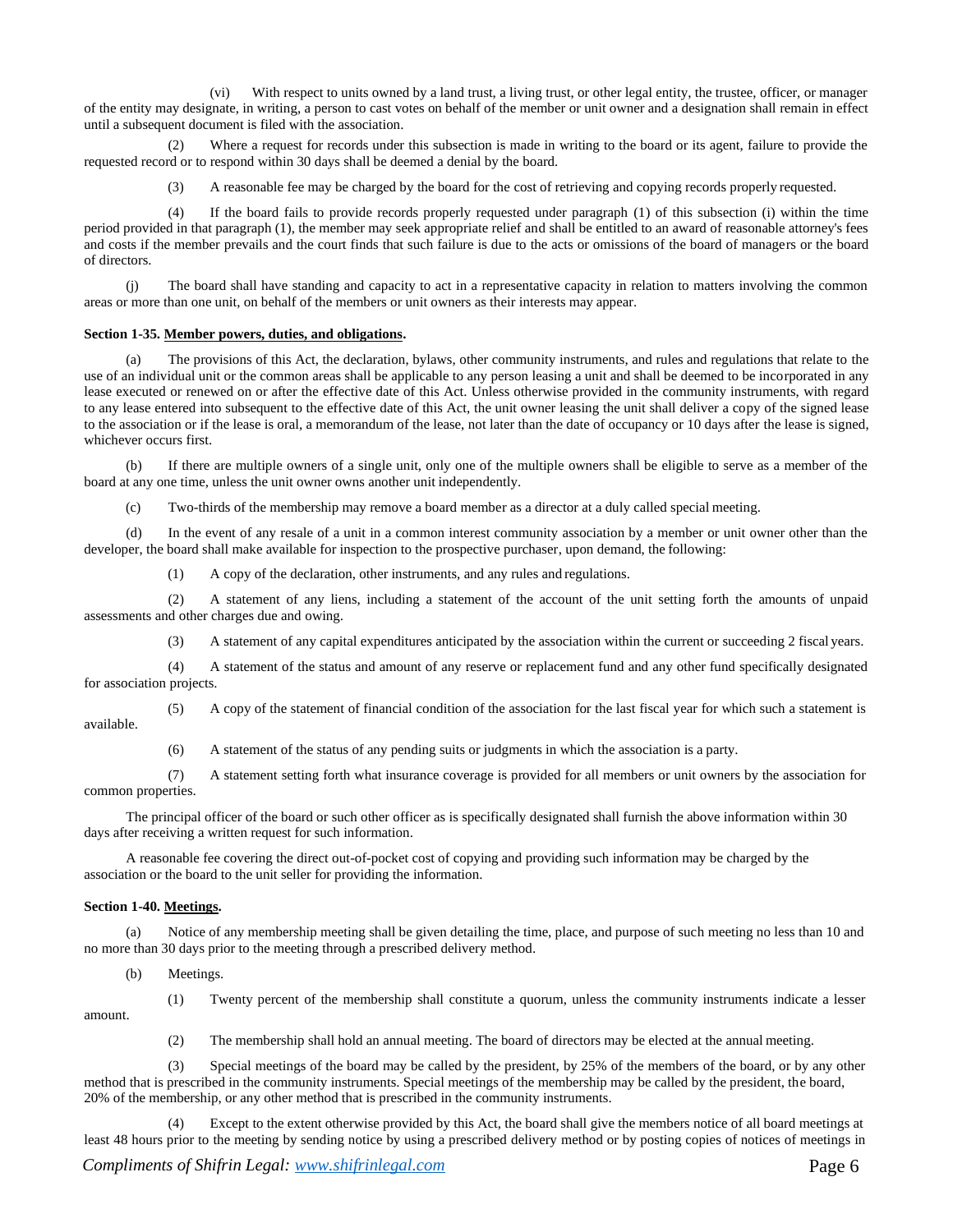entranceways, elevators, or other conspicuous places in the common areas of the common interest community at least 48 hours prior to the meeting except where there is no common entranceway for 7 or more units, the board may designate one or more locations in the proximity of these units where the notices of meetings shall be posted. The board shall give members notice of any board meeting, through a prescribed delivery method, concerning the adoption of (i) the proposed annual budget, (ii) regular assessments, or (iii) a separate or special assessment within 10 to 60 days prior to the meeting, unless otherwise provided in Section 1-45 (a) or any other provision of this Act.

(5) Meetings of the board shall be open to any unit owner, except that the board may close any portion of a noticed meeting or meet separately from a noticed meeting: (i) to discuss litigation when an action against or on behalf of the particular association has been filed and is pending in a court or administrative tribunal, or when the common interest community association finds that such an action is probable or imminent, (ii) to discuss third party contracts or information regarding appointment, employment, engagement, or dismissal of an employee, independent contractor, agent, or other provider of goods and services, (iii) to interview a potential employee, independent contractor, agent, or other provider of goods and services, (iv) to discuss violations of rules and regulations of the association, (v) to discuss a member's or unit owner's unpaid share of common expenses, or (vi) to consult with the association's legal counsel. Any vote on these matters shall be taken at a meeting or portion thereof open to any member.

The board must reserve a portion of the meeting of the board for comments by members; provided, however, the duration and meeting order for the member comment period is within the sole discretion of the board.

# **Section 1-45. Finances.**

(a) Each member shall receive through a prescribed delivery method, at least 30 days but not more than 60 days prior to the adoption thereof by the board, a copy of the proposed annual budget together with an indication of which portions are intended for reserves, capital expenditures or repairs or payment of real estate taxes.

(b) The board shall provide all members with a reasonably detailed summary of the receipts, common expenses, and reserves for the preceding budget year. The board shall (i) make available for review to all members an itemized accounting of the common expenses for the preceding year actually incurred or paid, together with an indication of which portions were for reserves, capital expenditures or repairs or payment of real estate taxes and with a tabulation of the amounts collected pursuant to the budget or assessment, and showing the net excess or deficit of income over expenditures plus reserves or (ii) provide a consolidated annual independent audit report of the financial status of all fund accounts within the association.

(c) If an adopted budget or any separate assessment adopted by the board would result in the sum of all regular and separate assessments payable in the current fiscal year exceeding 115% of the sum of all regular and separate assessments payable during the preceding fiscal year, the common interest community association, upon written petition by members with 20% of the votes of the association delivered to the board within 14 days of the board action, shall call a meeting of the members within 30 days of the date of delivery of the petition to consider the budget or separate assessment; unless a majority of the total votes of the members are cast at the meeting to reject the budget or separate assessment, it shall be deemed ratified.

If total common expenses exceed the total amount of the approved and adopted budget, the common interest community association shall disclose this variance to all its members and specifically identify the subsequent assessments needed to offset this variance in future budgets.

(e) Separate assessments for expenditures relating to emergencies or mandated by law may be adopted by the board without being subject to member approval or the provisions of subsection (c) or (f) of this Section. As used herein, "emergency" means a danger to or a compromise of the structural integrity of the common areas or any of the common facilities of the common interest community. "Emergency" also includes a danger to the life, health or safety of the membership.

Assessments for additions and alterations to the common areas or to association-owned property not included in the adopted annual budget, shall be separately assessed and are subject to approval of a simple majority of the total members at a meeting called for that purpose.

(g) The board may adopt separate assessments payable over more than one fiscal year. With respect to multi-year assessments not governed by subsections (e) and (f) of this Section, the entire amount of the multi-year assessment shall be deemed considered and authorized in the first fiscal year in which the assessment is approved.

The board of a common interest community association shall have the authority to establish and maintain a system of master metering of public utility services to collect payments in conjunction therewith, subject to the requirements of the Tenant Utility Payment Disclosure Act.

(i) An association subject to this Act that consists of 100 or more units shall use generally accepted accounting principles in fulfilling any accounting obligations under this Act.

**Section 1-47. Successor developers**. Any assignment of a developer's interest in the property is not effective until the successor: (i) obtains the assignment in writing; and (ii) records the assignment.

### **Section 1-50. Administration of property prior to election of the initial board of directors.**

Until the election of the initial board whose declaration is recorded on or after the effective date of this Act, the same rights, titles, powers, privileges, trusts, duties, and obligations that are vested in or imposed upon the board by this Act or in the declaration or other duly recorded covenant shall be held and performed by the developer.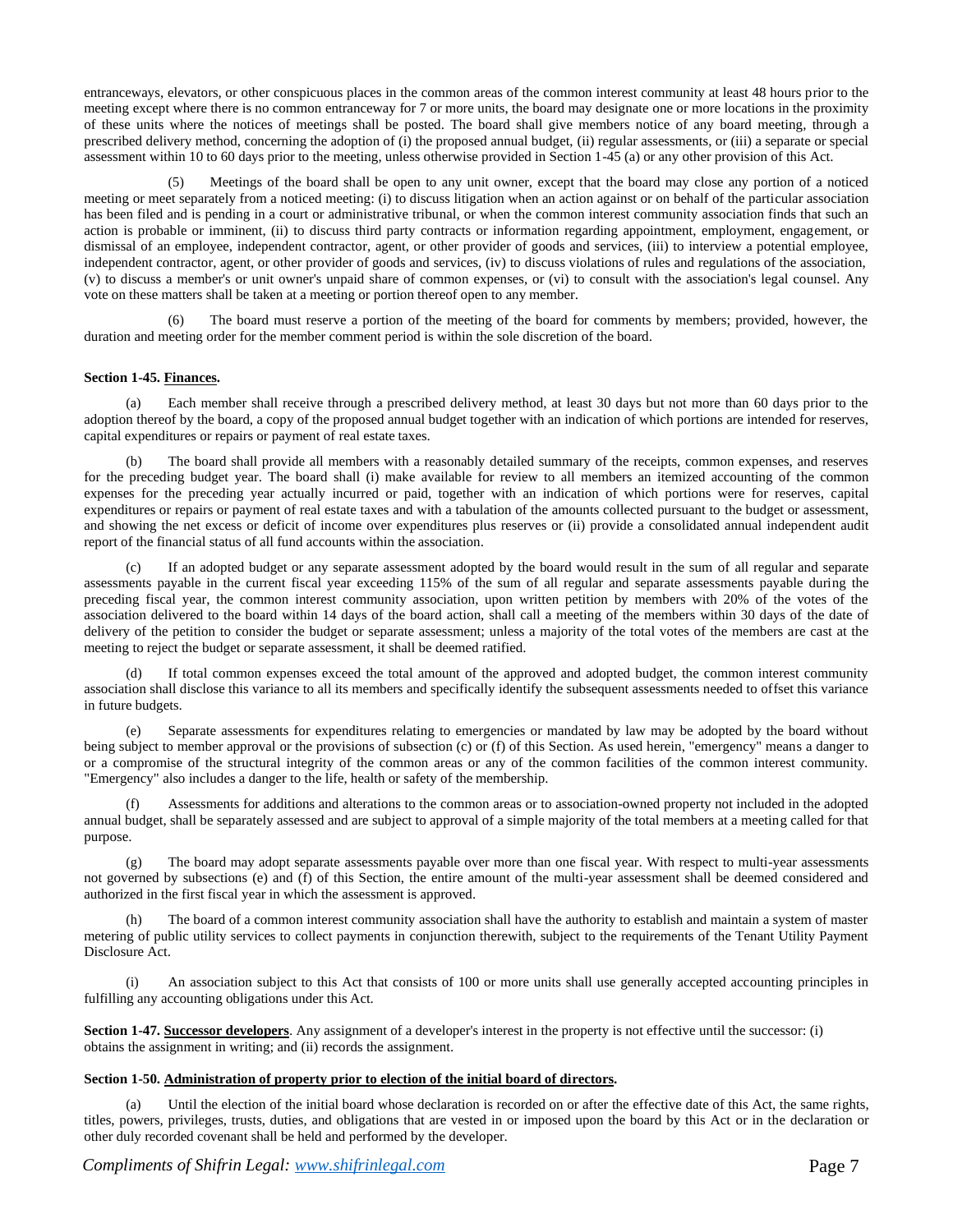(b) The election of the initial board, whose declaration is recorded on or after the effective date of this Act, shall be held not later than 60 days after the conveyance by the developer of 75% of the units, or 3 years after the recording of the declaration, whichever is earlier. The developer shall give at least 21 days' notice of the meeting to elect the initial board of directors and shall upon request provide to any member, within 3 working days of the request, the names, addresses, and weighted vote of each member entitled to vote at the meeting. Any member shall, upon receipt of the request, be provided with the same information, within 10 days after the request, with respect to each subsequent meeting to elect members of the board of directors.

(c) If the initial board of a common interest community association whose declaration is recorded on or after the effective date of this Act is not elected by the time established in subsection (b), the developer shall continue in office for a period of 30 days, whereupon written notice of his or her resignation shall be sent to all of the unit owners or members.

(d) Within 60 days following the election of a majority of the board, other than the developer, by members, the developer shall deliver to the board:

(1) All original documents as recorded or filed pertaining to the property, its administration, and the association, such as the declaration, articles of incorporation, articles of organization, other instruments, annual reports, minutes, rules and regulations, and contracts, leases, or other agreements entered into by the association. If any original documents are unavailable, a copy may be provided if certified by affidavit of the developer, or an officer or agent of the developer, as being a complete copy of the actual document recorded or filed.

(2) A detailed accounting by the developer, setting forth the source and nature of receipts and expenditures in connection with the management, maintenance, and operation of the property, copies of all insurance policies, and a list of any loans or advances to the association which are outstanding.

(3) Association funds, which shall have been at all times segregated from any other moneys of the developer.

(4) A schedule of all real or personal property, equipment, and fixtures belonging to the association, including documents transferring the property, warranties, if any, for all real and personal property and equipment, deeds, title insurance policies, and all tax bills.

(5) A list of all litigation, administrative action, and arbitrations involving the association, any notices of governmental bodies involving actions taken or which may be taken concerning the association, engineering and architectural drawings and specifications as approved by any governmental authority, all other documents filed with any other governmental authority, all governmental certificates, correspondence involving enforcement of any association requirements, copies of any documents relating to disputes involving members or unit owners, and originals of all documents relating to everything listed in this paragraph.

If the developer fails to fully comply with this subsection (d) within the 60 days provided and fails to fully comply within 10 days after written demand mailed by registered or certified mail to his or her last known address, the board may bring an action to compel compliance with this subsection (d). If the court finds that any of the required deliveries were not made within the required period, the board shall be entitled to recover its reasonable attorney's fees and costs incurred from and after the date of expiration of the 10-day demand.

(e) With respect to any common interest community association whose declaration is recorded on or after the effective date of this Act, any contract, lease, or other agreement made prior to the election of a majority of the board other than the developer by or on behalf of members or underlying common interest community association, the association or the board, which extends for a period of more than 2 years from the recording of the declaration, shall be subject to cancellation by more than one-half of the votes of the members, other than the developer, cast at a special meeting of members called for that purpose during a period of 90 days prior to the expiration of the 2 year period if the board is elected by the members, otherwise by more than one-half of the underlying common interest community association board. At least 60 days prior to the expiration of the 2-year period, the board or, if the board is still under developer control, the developer shall send notice to every member notifying them of this provision, of what contracts, leases, and other agreements are affected, and of the procedure for calling a meeting of the members or for action by the board for the purpose of acting to terminate such contracts, leases or other agreements. During the 90-day period the other party to the contract, lease, or other agreement shall also have the right of cancellation.

(f) The statute of limitations for any actions in law or equity that the board may bring shall not begin to run until the members have elected a majority of the members of the board.

**Section 1-55. Fidelity insurance.** An association with 30 or more units shall obtain and maintain fidelity insurance covering persons who control or disburse funds of the association for the maximum amount of coverage that is commercially available or reasonably required to protect funds in the custody or control of the association. All management companies which are responsible for the funds held or administered by the association shall maintain and furnish to the association a fidelity bond for the maximum amount of coverage that is commercially available or reasonably required to protect funds in the custody of the management company at any time. The association shall bear the cost of the fidelity insurance and fidelity bond, unless otherwise provided by contract between the association and a management company.

# **Section 1-60. Errors, omissions, and inconsistencies.**

(a) If a provision of the community instruments does not conform to this Act or to another applicable law because of an error, omission, or inconsistency in the community instruments of the association, the association may correct the error, omission, or inconsistency to conform the community instruments to this Act or to another applicable law by an amendment adopted by vote of two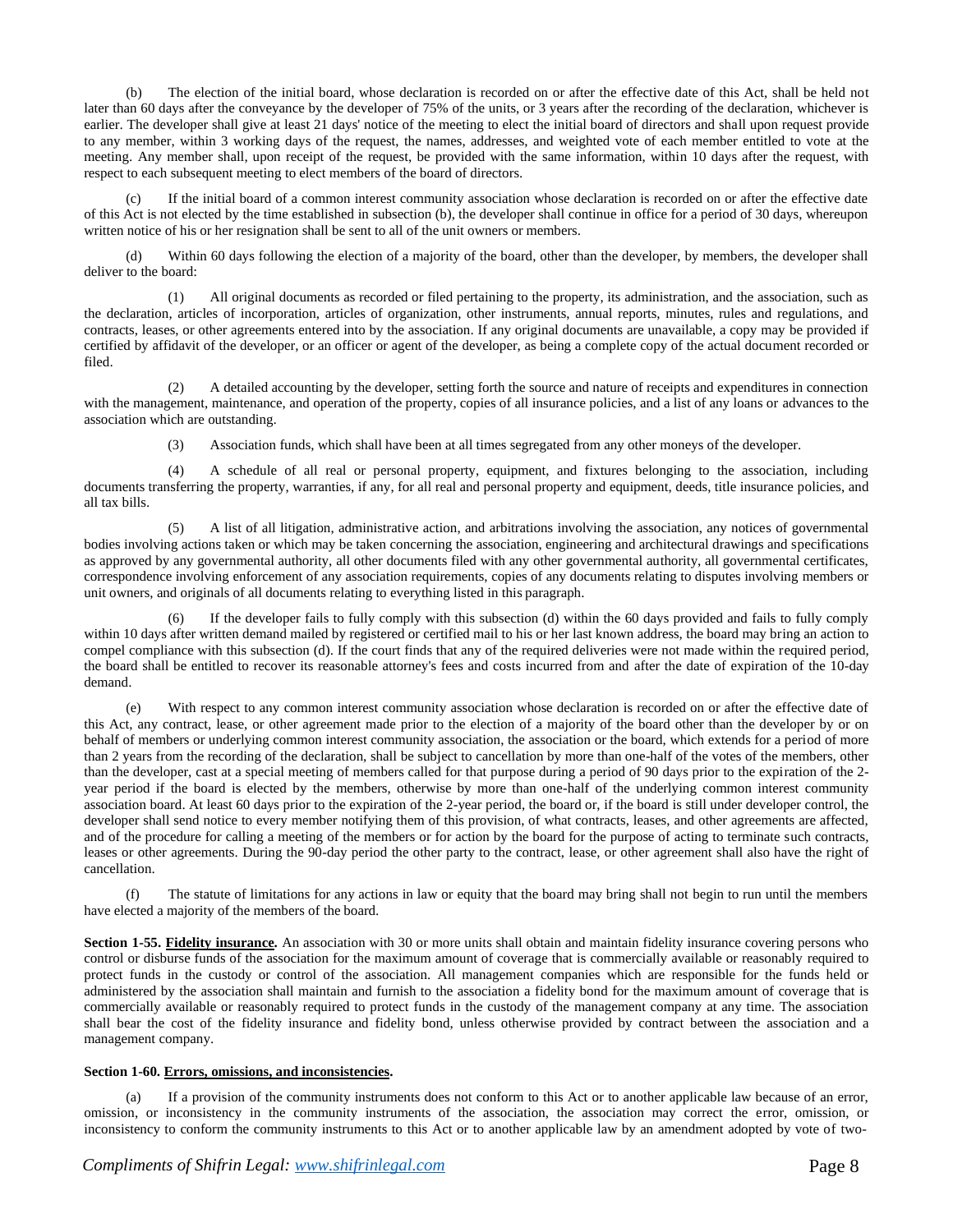thirds of the board of directors, without a membership vote. A provision in the community instruments requiring members of record to vote to approve an amendment to the community instruments, or for the members of record to be given notice of an amendment to the community instruments, does not apply to an amendment that corrects an omission, error, or inconsistency to conform the community instruments to this Act or to another applicable law.

(b) If, through a scrivener's error, a unit has not been designated as owning an appropriate undivided share of the common areas or does not bear an appropriate share of the common expenses, or if all of the common expenses or all of the common elements have not been distributed in the declaration, so that the sum total of the shares of common areas which have been distributed or the sum total of the shares of the common expenses fail to equal 100%, or if it appears that more than 100% of the common elements or common expenses have been distributed, the error may be corrected by operation of law by filing an amendment to the declaration, approved by vote of twothirds of the members of the board or a majority vote of the members at a meeting called for that purpose, which proportionately adjusts all percentage interests so that the total is equal to 100%, unless the declaration specifically provides for a different procedure or different percentage vote by the owners of the units and the owners of mortgages thereon affected by modification being made in the undivided interest in the common areas, the number of votes in the association or the liability for common expenses appertaining to the unit.

(c) If a scrivener's error in the declaration or other instrument is corrected by vote of two-thirds of the members of the board pursuant to the authority established in subsection (a) or subsection (b), the board, upon written petition by members with 20% of the votes of the association received within 30 days of the board action, shall call a meeting of the members within 30 days of the filing of the petition to consider the board action. Unless a majority of the votes of the members of the association are cast at the meeting to reject the action, it is ratified whether or not a quorum is present.

Nothing contained in this Section shall be construed to invalidate any provision of a declaration authorizing the developer to amend an instrument prior to the latest date on which the initial membership meeting of the members must be held, whether or not it has actually been held, to bring the instrument into compliance with the legal requirements of the Federal National Mortgage Association, the Federal Home Loan Mortgage Corporation, the Federal Housing Administration, the United States Department of Veterans Affairs, or their respective successors and assigns.

Section 1-65. Management company. A management company holding reserve funds of an association shall at all times maintain a separate account for each association, unless by contract the board of managers of the association authorizes a management company to maintain association reserves in a single account with other associations for investment purposes. With the consent of the board of managers of the association, the management company may hold all operating funds of associations which it manages in a single operating account, but shall at all times maintain records identifying all moneys of each association in such operating account. Such operating and reserve funds held by the management company for the association shall not be subject to attachment by any creditor of the management company. A management company that provides common interest community association management services for more than one common interest community association shall maintain separate, segregated accounts for each common interest community association. The funds shall not, in any event, be commingled with funds of the management company, the firm of the management company, or any other common interest community association. The maintenance of these accounts shall be custodial, and the accounts shall be in the name of the respective common interest community association.

## **Section 1-70. Display of American flag or military flag.**

(a) Notwithstanding any provision in the declaration, bylaws, community instruments, rules, regulations, or agreements or other instruments of a common interest community association or a board's construction of any of those instruments, a board may not prohibit the display of the American flag or a military flag, or both, on or within the limited common areas and facilities of a unit owner or on the immediately adjacent exterior of the building in which the unit of a unit owner is located. A board may adopt reasonable rules and regulations, consistent with Sections 4 through 10 of Chapter 1 of Title 4 of the United States Code, regarding the placement and manner of display of the American flag and a board may adopt reasonable rules and regulations regarding the placement and manner of display of a military flag. A board may not prohibit the installation of a flagpole for the display of the American flag or a military flag, or both, on or within the limited common areas and facilities of a unit owner or on the immediately adjacent exterior of the building in which the unit of a unit owner is located, but a board may adopt reasonable rules and regulations regarding the location and size offlagpoles.

(b) As used in this Section:

"American flag" means the flag of the United States (as defined in Section 1 of Chapter 1 of Title 4 of the United States Code and the Executive Orders entered in connection with that Section) made of fabric, cloth, or paper displayed from a staff or flagpole or in a window, but "American flag" does not include a depiction or emblem of the American flag made of lights, paint, roofing, siding, paving materials, flora, or balloons, or any other similar building, landscaping, or decorative component.

"Military flag" means a flag of any branch of the United States armed forces or the Illinois National Guard made of fabric, cloth, or paper displayed from a staff or flagpole or in a window, but "military flag" does not include a depiction or emblem of a military flag made of lights, paint, roofing, siding, paving materials, flora, or balloons, or any other similar building, landscaping, or decorative component.

#### **Section 1-75. Exemptions for small common interest communities.**

A common interest community association organized under the General Not for Profit Corporation Act of 1986 and having either (i) 10 units or less or (ii) annual budgeted assessments of \$100,000 or less shall be exempt from this Act unless the association affirmatively elects to be covered by this Act by a majority of its directors or members.